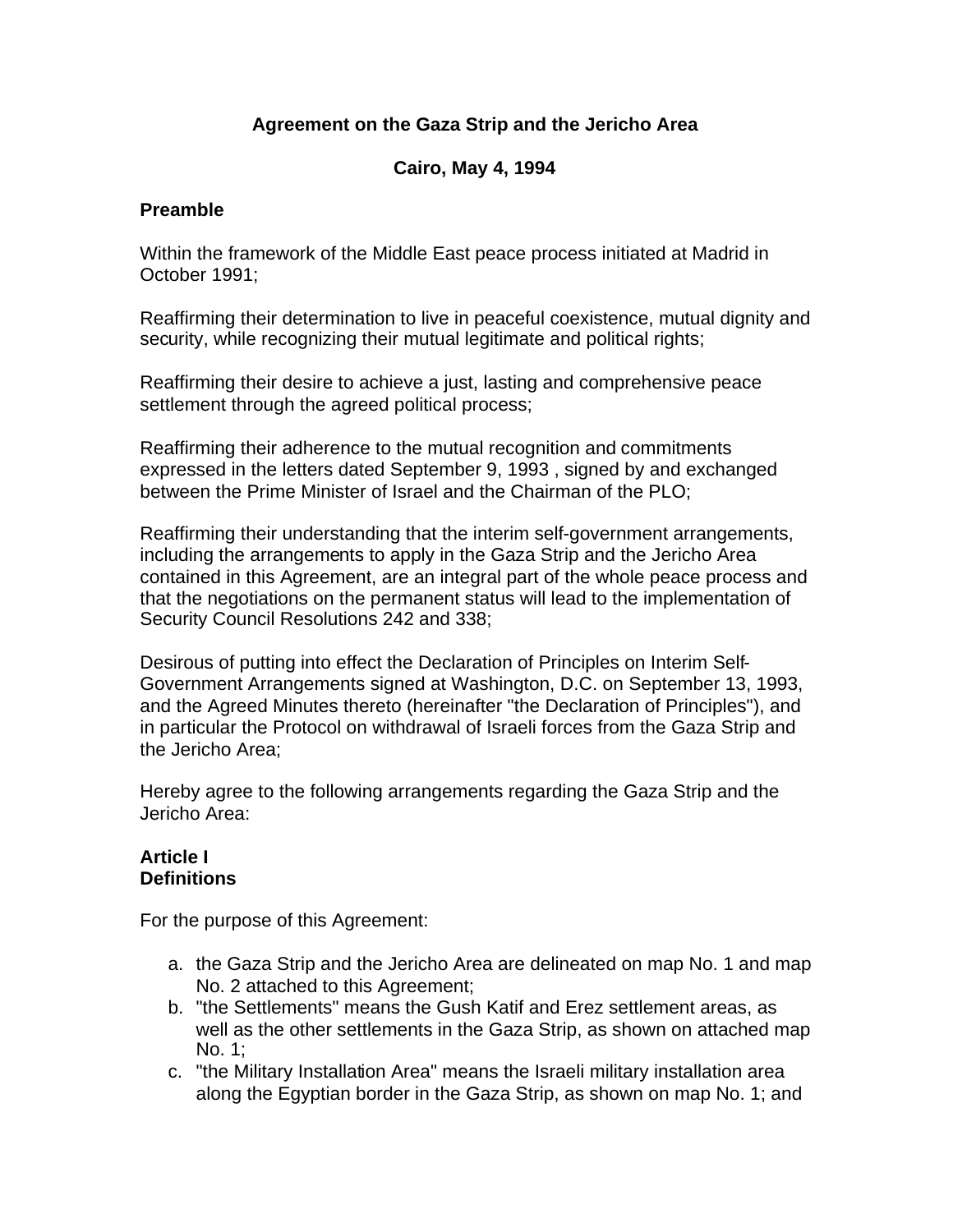d. the term "Israelis" shall also include Israeli statutory agencies and corporations registered in Israel.

## **Article II Scheduled Withdrawal of Israeli Military Forces**

- 1. Israel shall implement an accelerated and scheduled withdrawal of Israeli military forces from the Gaza Strip and from the Jericho Area to begin immediately with the signing of this Agreement. Israel shall complete such withdrawal within three weeks from this date.
- 2. Subject to the arrangements included in the Protocol Concerning Withdrawal of Israeli Military Forces and Security Arrangements attached as Annex I , the Israeli withdrawal shall include evacuating all military bases and other fixed installations to be handed over to the Palestinian Police, to be established pursuant to Article IX below (hereinafter "the Palestinian Police").
- 3. In order to carry out Israel's responsibility for external security and for internal security and public order of Settlements and Israelis, Israel shall, concurrently with the withdrawal, redeploy its remaining military forces to the Settlements and the Military Installation Area, in accordance with the provisions of this Agreement. Subject to the provisions of this Agreement, this redeployment shall constitute full implementation of Article XIII of the Declaration of Principles with regard to the Gaza Strip and the Jericho Area only.
- 4. For the purposes of this Agreement, "Israeli military forces" may include Israel police and other Israeli security forces.
- 5. Israelis, including Israeli military forces, may continue to use roads freely within the Gaza Strip and the Jericho Area. Palestinians may use public roads crossing the Settlements freely, as provided for in Annex I.
- 6. The Palestinian Police shall be deployed and shall assume responsibility for public order and internal security of Palestinians in accordance with this Agreement and Annex I.

### **Article III Transfer of Authority**

- 1. Israel shall transfer authority as specified in this Agreement from the Israeli military government and its Civil Administration to the Palestinian Authority, hereby established, in accordance with Article V of this Agreement, except for the authority that Israel shall continue to exercise as specified in this Agreement.
- 2. As regards the transfer and assumption of authority in civil spheres, powers and responsibilities shall be transferred and assumed as set out in the Protocol Concerning Civil Affairs attached as Annex II .
- 3. Arrangements for a smooth and peaceful transfer of the agreed powers and responsibilities are set out in Annex II.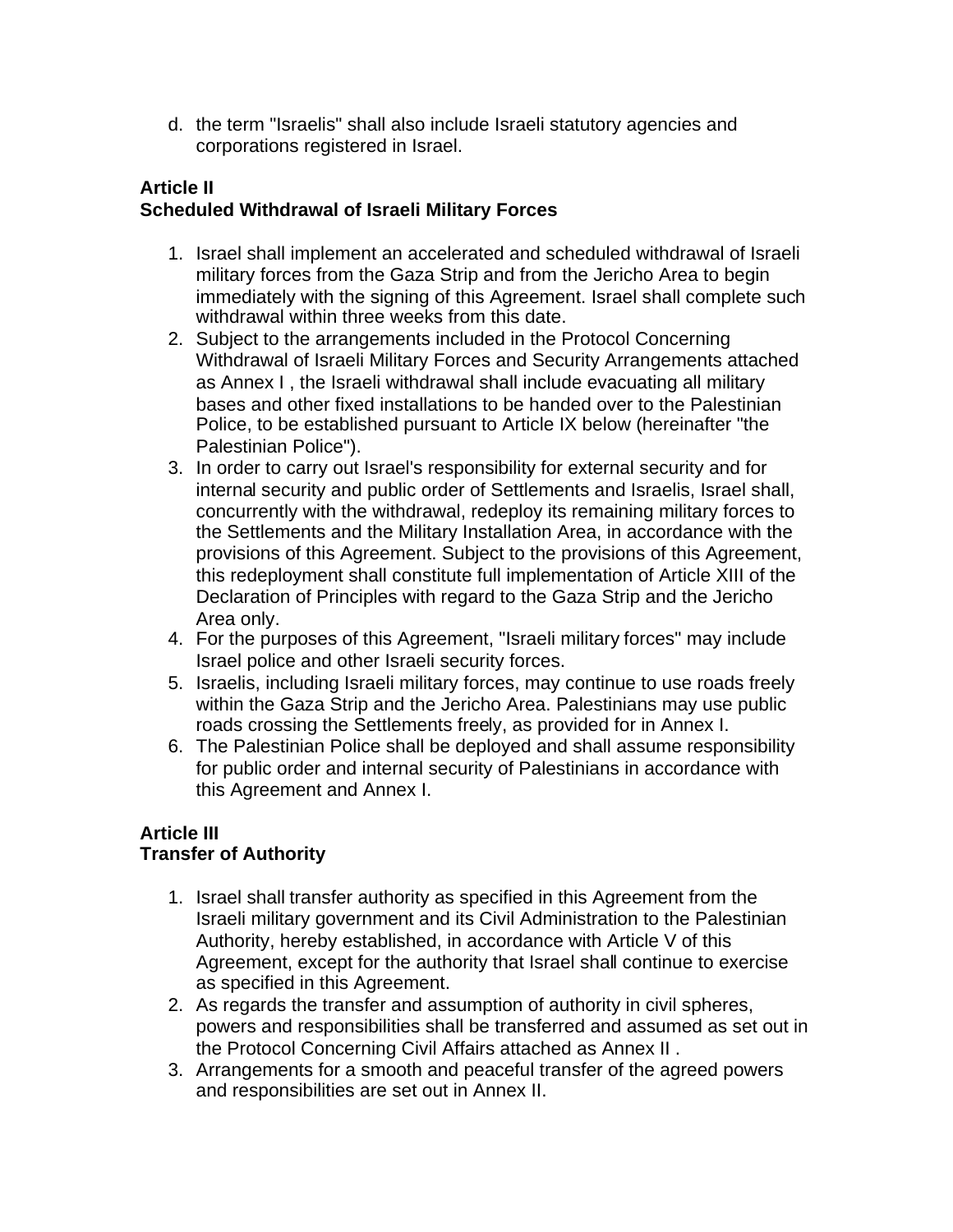- 4. Upon the completion of the Israeli withdrawal and the transfer of powers and responsibilities as detailed in paragraphs 1 and 2 above and in Annex II, the Civil Administration in the Gaza Strip and the Jericho Area will be dissolved and the Israeli military government will be withdrawn. The withdrawal of the military government shall not prevent it from continuing to exercise the powers and responsibilities specified in this Agreement.
- 5. A Joint Civil Affairs Coordination and Cooperation Committee (hereinafter "the CAC") and two Joint Regional Civil Affairs Subcommittees for the Gaza Strip and the Jericho Area respectively shall be established in order to provide for coordination and cooperation in civil affairs between the Palestinian Authority and Israel, as detailed in Annex II.
- 6. The offices of the Palestinian Authority shall be located in the Gaza Strip and the Jericho Area pending the inauguration of the Council to be elected pursuant to the Declaration of Principles.

#### **Article IV Structure and Composition of the Palestinian Authority**

- 1. The Palestinian Authority will consist of one body of 24 members which shall carry out and be responsible for all the legislative and executive powers and responsibilities transferred to it under this Agreement, in accordance with this Article, and shall be responsible for the exercise of judicial functions in accordance with Article VI, subparagraph 1.b. of this Agreement.
- 2. The Palestinian Authority shall administer the departments transferred to it and may establish, within its jurisdiction, other departments and subordinate administrative units as necessary for the fulfillment of its responsibilities. It shall determine its own internal procedures.
- 3. The PLO shall inform the Government of Israel of the names of the members of the Palestinian Authority and any change of members. Changes in the membership of the Palestinian Authority will take effect upon an exchange of letters between the PLO and the Government of Israel.
- 4. Each member of the Palestinian Authority shall enter into office upon undertaking to act in accordance with this Agreement.

#### **Article V Jurisdiction**

- 1. The authority of the Palestinian Authority encompasses all matters that fall within its territorial, functional and personal jurisdiction, as follows:
	- a. The territorial jurisdiction covers the Gaza Strip and the Jericho Area territory, as defined in Article I, except for Settlements and the Military Installation Area. Territorial jurisdiction shall include land, subsoil and territorial waters, in accordance with the provisions of this Agreement.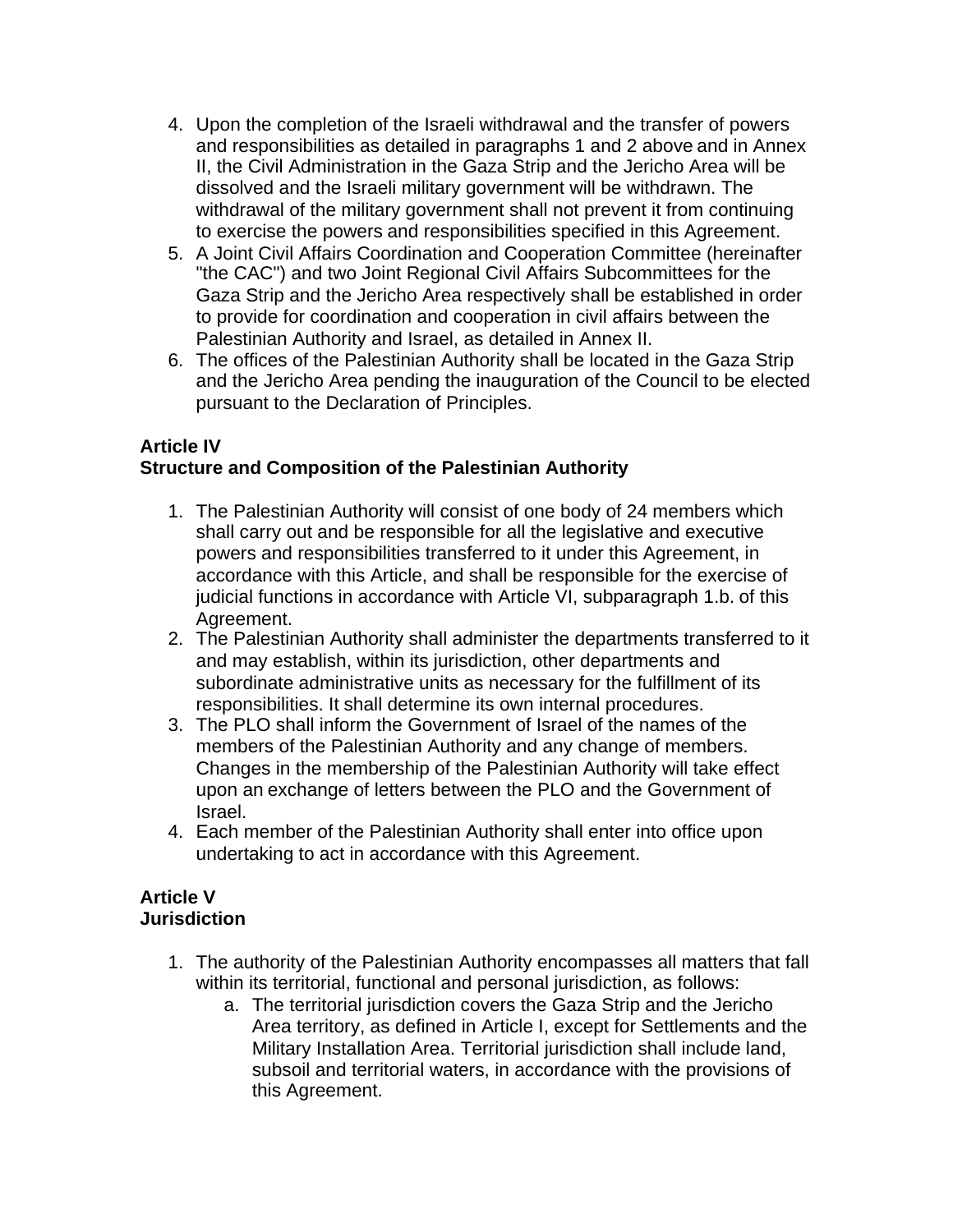- b. The functional jurisdiction encompasses all powers and responsibilities as specified in this Agreement. This jurisdiction does not include foreign relations, internal security and public order of Settlements and the Military Installation Area and Israelis, and external security.
- c. The personal jurisdiction extends to all persons within the territorial jurisdiction referred to above, except for Israelis, unless otherwise provided in this Agreement.
- 2. The Palestinian Authority has, within its authority, legislative, executive and judicial powers and responsibilities, as provided for in this Agreement.
- 3.
- a. Israel has authority over the Settlements, the Military Installation Area, Israelis, external security, internal security and public order of Settlements, the Military Installation Area and Israelis, and those agreed powers and responsibilities specified in this Agreement.
- b. Israel shall exercise its authority through its military government, which, for that end, shall continue to have the necessary legislative, judicial and executive powers and responsibilities, in accordance with international law. This provision shall not derogate from Israel's applicable legislation over Israelis in personam.
- 4. The exercise of authority with regard to the electromagnetic sphere and airspace shall be in accordance with the provisions of this Agreement.
- 5. The provisions of this Article are subject to the specific legal arrangements detailed in the Protocol Concerning Legal Matters attached as Annex III . Israel and the Palestinian Authority may negotiate further legal arrangements.
- 6. Israel and the Palestinian Authority shall cooperate on matters of legal assistance in criminal and civil matters through the legal subcommittee of the CAC.

# **Article VI**

# **Powers and Responsibilities of the Palestinian Authority**

- 1. Subject to the provisions of this Agreement, the Palestinian Authority, within its jurisdiction:
	- a. has legislative powers as set out in Article VII of this Agreement, as well as executive powers;
	- b. will administer justice through an independent judiciary;
	- c. will have, inter alia, power to formulate policies, supervise their implementation, employ staff, establish departments, authorities and institutions, sue and be sued and conclude contracts; and
	- d. will have, inter alia, the power to keep and administer registers and records of the population, and issue certificates, licenses and documents.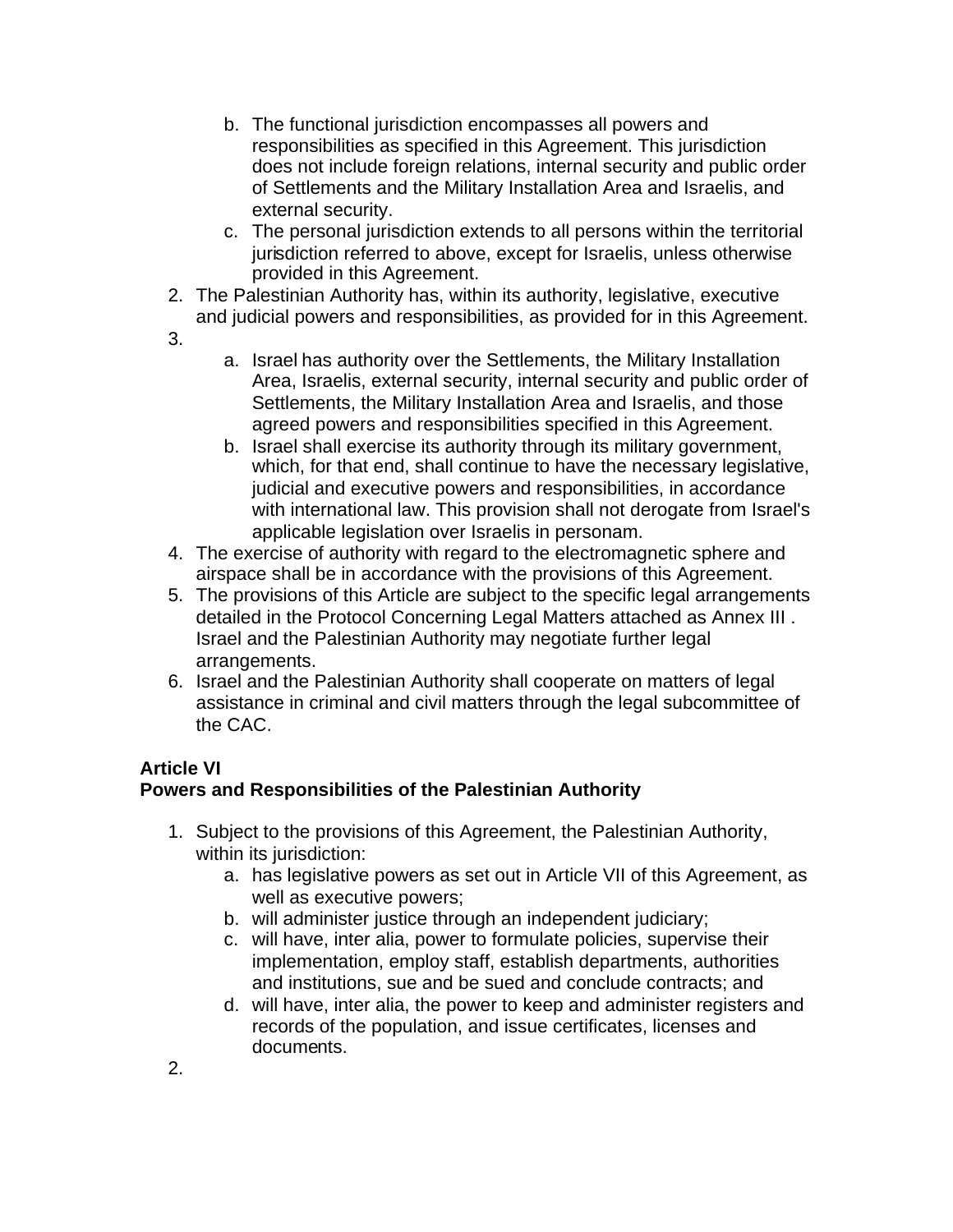- a. In accordance with the Declaration of Principles, the Palestinian Authority will not have powers and responsibilities in the sphere of foreign relations, which sphere includes the establishment abroad of embassies, consulates or other types of foreign missions and posts or permitting their establishment in the Gaza Strip or the Jericho Area, the appointment of or admission of diplomatic and consular staff, and the exercise of diplomatic functions.
- b. Notwithstanding the provisions of this paragraph, the PLO may conduct negotiations and sign agreements with states or international organizations for the benefit of the Palestinian Authority in the following cases only:
	- 1. economic agreements, as specifically provided in Annex IV of this Agreement;
	- 2. agreements with donor countries for the purpose of implementing arrangements for the provision of assistance to the Palestinian Authority;
	- 3. agreements for the purpose of implementing the regional development plans detailed in Annex IV of the Declaration of Principles or in agreements entered into in the framework of the multilateral negotiations; and
	- 4. cultural, scientific and educational agreements.
- c. Dealings between the Palestinian Authority and representatives of foreign states and international organizations, as well as the establishment in the Gaza Strip and the Jericho Area of representative offices other than those described in subparagraph 2.a. above, for the purpose of implementing the agreements referred to in subparagraph 2.b. above, shall not be considered foreign relations.

# **Article VII Legislative Powers of the Palestinian Authority**

- 1. The Palestinian Authority will have the power, within its jurisdiction, to promulgate legislation, including basic laws, laws, regulations and other legislative acts.
- 2. Legislation promulgated by the Palestinian Authority shall be consistent with the provisions of this Agreement.
- 3. Legislation promulgated by the Palestinian Authority shall be communicated to a legislation subcommittee to be established by the CAC (hereinafter "the Legislation Subcommittee"). During a period of 30 days from the communication of the legislation, Israel may request that the Legislation Subcommittee decide whether such legislation exceeds the jurisdiction of the Palestinian Authority or is otherwise inconsistent with the provisions of this Agreement.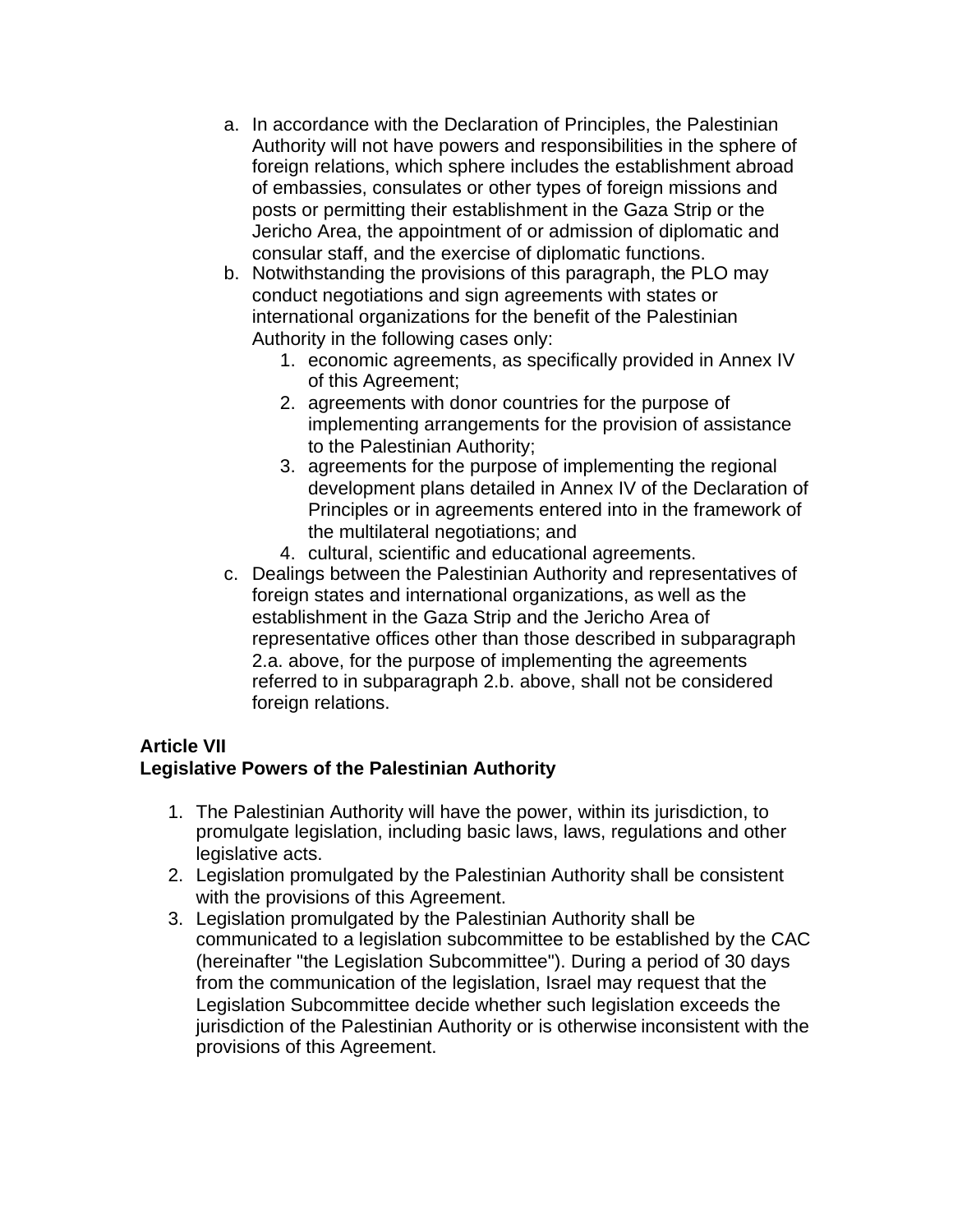- 4. Upon receipt of the Israeli request, the Legislation Subcommittee shall decide, as an initial matter, on the entry into force of the legislation pending its decision on the merits of the matter.
- 5. If the Legislation Subcommittee is unable to reach a decision with regard to the entry into force of the legislation within 15 days, this issue will be referred to a board of review. This board of review shall be comprised of two judges, retired judges or senior jurists (hereinafter "Judges"), one from each side, to be appointed from a compiled list of three Judges proposed by each.
- 6. In order to expedite the proceedings before this board of review, the two most senior Judges, one from each side, shall develop written informal rules of procedure.
- 7. Legislation referred to the board of review shall enter into force only if the board of review decides that it does not deal with a security issue which falls under Israel's responsibility, that it does not seriously threaten other significant Israeli interests protected by this Agreement and that the entry into force of the legislation could not cause irreparable damage or harm.
- 8. The Legislation Subcommittee shall attempt to reach a decision on the merits of the matter within 30 days from the date of the Israeli request. If this Subcommittee is unable to reach such a decision within this period of 30 days, the matter shall be referred to the Joint Israeli-Palestinian Liaison Committee referred to in Article XV below (hereinafter "the Liaison Committee"). This Liaison Committee will deal with the matter immediately and will attempt to settle it within 30 days.
- 9. Where the legislation has not entered into force pursuant to paragraphs 5 or 7 above, this situation shall be maintained pending the decision of the Liaison Committee on the merits of the matter, unless it has decided otherwise.
- 10.Laws and military orders in effect in the Gaza Strip or the Jericho Area prior to the signing of this Agreement shall remain in force, unless amended or abrogated in accordance with this Agreement.

#### **Article VIII Arrangements for Security and Public Order**

1. In order to guarantee public order and internal security for the Palestinians of the Gaza Strip and the Jericho Area, the Palestinian Authority shall establish a strong police force, as set out in Article IX below. Israel shall continue to carry the responsibility for defense against external threats, including the responsibility for protecting the Egyptian border and the Jordanian line, and for defense against external threats from the sea and from the air, as well as the responsibility for overall security of Israelis and Settlements, for the purpose of safeguarding their internal security and public order, and will have all the powers to take the steps necessary to meet this responsibility.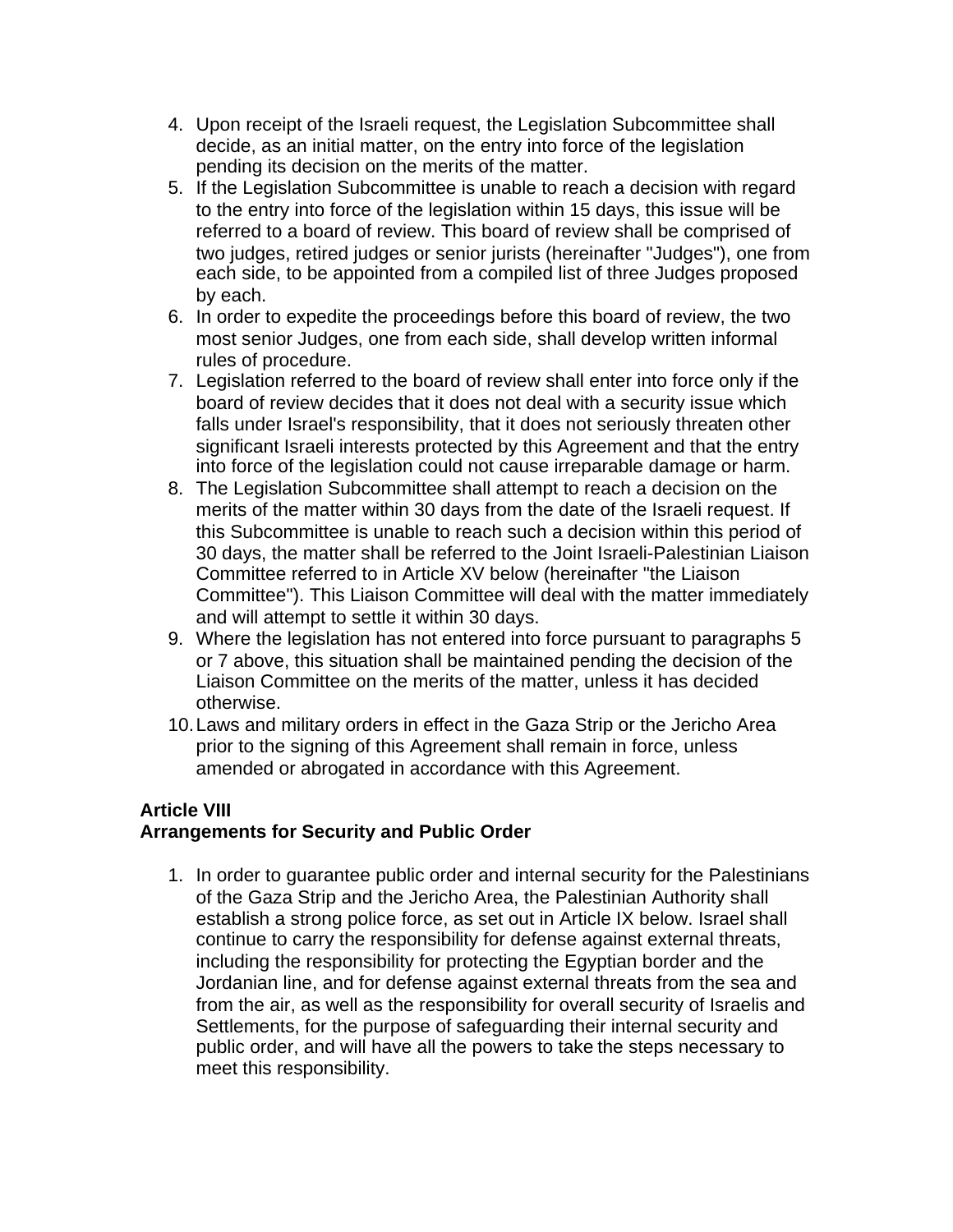- 2. Agreed security arrangements and coordination mechanisms are specified in Annex I.
- 3. A joint Coordination and Cooperation Committee for mutual security purposes (hereinafter "the JSC"), as well as three joint District Coordination and Cooperation Offices for the Gaza district, the Khan Yunis district and the Jericho district respectively (hereinafter "the DCOs") are hereby established as provided for in Annex I.
- 4. The security arrangements provided for in this Agreement and in Annex I may be reviewed at the request of either Party and may be amended by mutual agreement of the Parties. Specific review arrangements are included in Annex I.

## **Article IX**

# **The Palestinian Directorate of Police Force**

- 1. The Palestinian Authority shall establish a strong police force, the Palestinian Directorate of Police Force (hereinafter "the Palestinian Police"). The duties, functions, structure, deployment and composition of the Palestinian Police, together with provisions regarding its equipment and operation, are set out in Annex I, Article III. Rules of conduct governing the activities of the Palestinian Police are set out in Annex I, Article VIII.
- 2. Except for the Palestinian Police referred to in this Article and the Israeli military forces, no other armed forces shall be established or operate in the Gaza Strip or the Jericho Area.
- 3. Except for the arms, ammunition and equipment of the Palestinian Police described in Annex I, Article III, and those of the Israeli military forces, no organization or individual in the Gaza Strip and the Jericho Area shall manufacture, sell, acquire, possess, import or otherwise introduce into the Gaza Strip or the Jericho Area any firearms, ammunition, weapons, explosives, gunpowder or any related equipment, unless otherwise provided for in Annex I.

#### **Article X Passages**

Arrangements for coordination between Israel and the Palestinian Authority regarding the Gaza-Egypt and Jericho-Jordan passages, as well as any other agreed international crossings, are set out in Annex I, Article X.

### **Article XI Safe Passage Between the Gaza Strip and the Jericho Area**

Arrangements for safe passage of persons and transportation between the Gaza Strip and the Jericho Area are set out in Annex I, Article IX.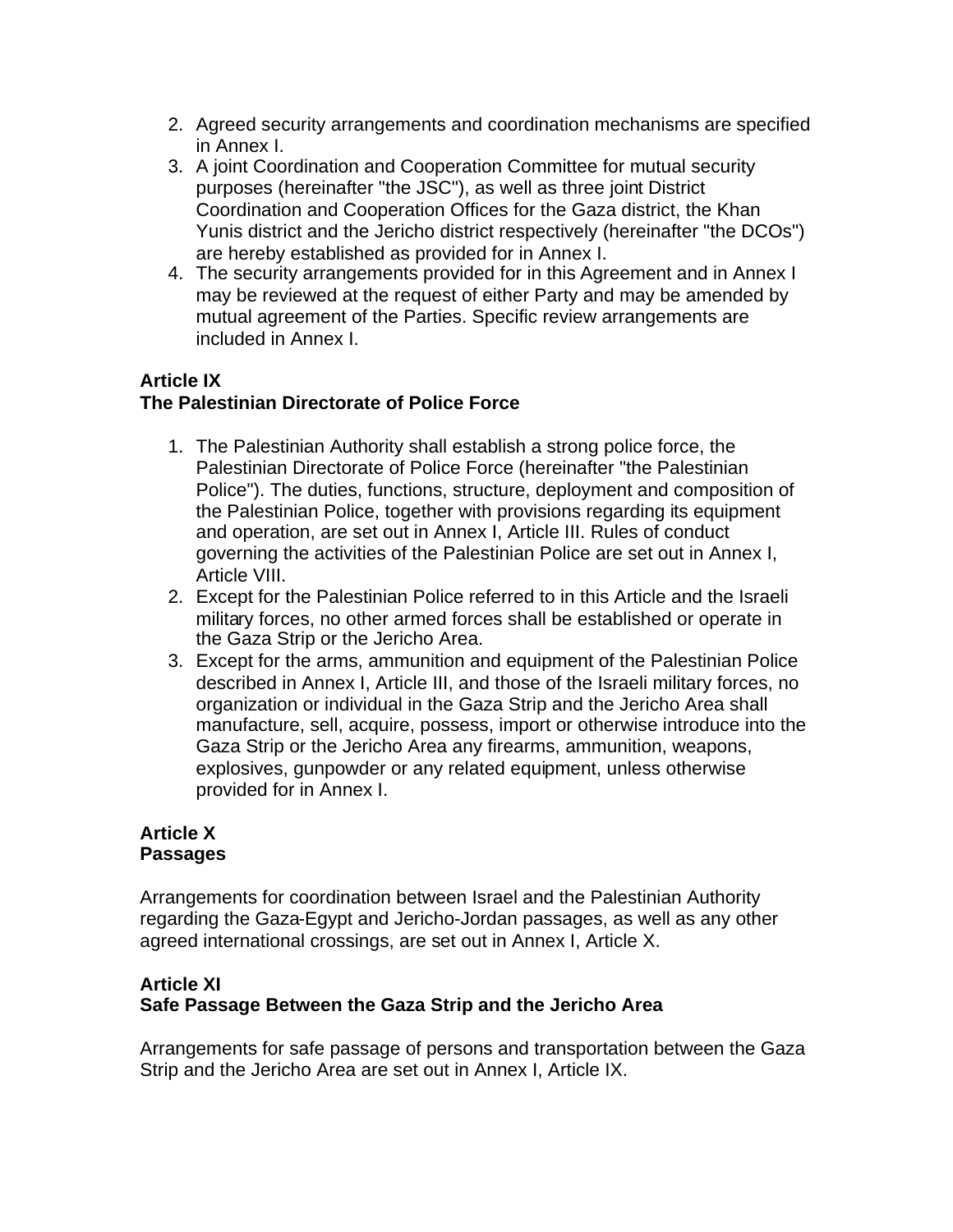## **Article XII Relations Between Israel and the Palestinian Authority**

- 1. Israel and the Palestinian Authority shall seek to foster mutual understanding and tolerance and shall accordingly abstain from incitement, including hostile propaganda, against each other and, without derogating from the principle of freedom of expression, shall take legal measures to prevent such incitement by any organizations, groups or individuals within their jurisdiction.
- 2. Without derogating from the other provisions of this Agreement, Israel and the Palestinian Authority shall cooperate in combatting criminal activity which may affect both sides, including offenses related to trafficking in illegal drugs and psychotropic substances, smuggling, and offenses against property, including offenses related to vehicles.

### **Article XIII Economic Relations**

The economic relations between the two sides are set out in the Protocol on Economic Relations signed in Paris on April 29, 1994 and the Appendices thereto, certified copies of which are attached as Annex IV, and will be governed by the relevant provisions of this Agreement and its Annexes.

# **Article XIV Human Rights and the Rule of Law**

Israel and the Palestinian Authority shall exercise their powers and responsibilities pursuant to this Agreement with due regard to internationallyaccepted norms and principles of human rights and the rule of law.

# **Article XV**

# **The Joint Israeli-Palestinian Liaison Committee**

- 1. The Liaison Committee established pursuant to Article X of the Declaration of Principles shall ensure the smooth implementation of this Agreement. It shall deal with issues requiring coordination, other issues of common interest and disputes.
- 2. The Liaison Committee shall be composed of an equal number of members from each Party. It may add other technicians and experts as necessary.
- 3. The Liaison Committee shall adopt its rules of procedure, including the frequency and place or places of its meetings.
- 4. The Liaison Committee shall reach its decisions by Agreement.

## **Article XVI Liaison and Cooperation with Jordan and Egypt**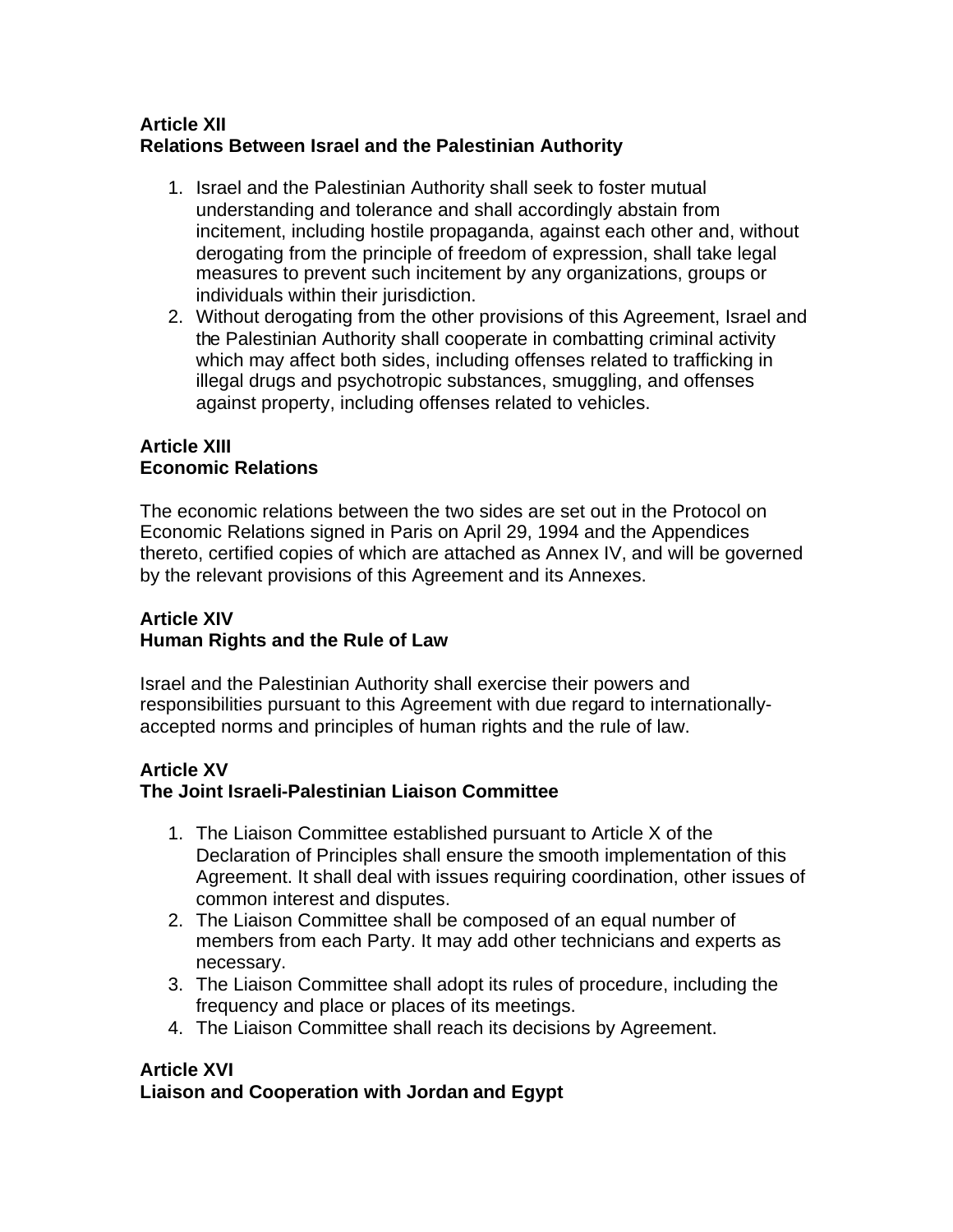- 1. Pursuant to Article XII of the Declaration of Principles, the two Parties shall invite the Governments of Jordan and Egypt to participate in establishing further liaison and cooperation arrangements between the Government of Israel and the Palestinian representatives on the one hand, and the Governments of Jordan and Egypt on the other hand, to promote cooperation between them. These arrangements shall include the constitution of a Continuing Committee.
- 2. The Continuing Committee shall decide by agreement on the modalities of admission of persons displaced from the West Bank and the Gaza Strip in 1967, together with necessary measures to prevent disruption and disorder.
- 3. The Continuing Committee shall deal with other matters of common concern.

# **Article XVII Settlement of Differences and Disputes**

Any difference relating to the application of this Agreement shall be referred to the appropriate coordination and cooperation mechanism established under this Agreement. The provisions of Article XV of the Declaration of Principles shall apply to any such difference which is not settled through the appropriate coordination and cooperation mechanism, namely:

- 1. Disputes arising out of the application or interpretation of this Agreement or any subsequent agreements pertaining to the interim period shall be settled by negotiations through the Liaison Committee.
- 2. Disputes which cannot be settled by negotiations may be settled by a mechanism of conciliation to be agreed between the Parties.
- 3. The Parties may agree to submit to arbitration disputes relating to the interim period, which cannot be settled through conciliation. To this end, upon the agreement of both Parties, the Parties will establish an Arbitration Committee.

## **Article XVIII Prevention of Hostile Acts**

Both sides shall take all measures necessary in order to prevent acts of terrorism, crime and hostilities directed against each other, against individuals falling under the other's authority and against their property, and shall take legal measures against offenders. In addition, the Palestinian side shall take all measures necessary to prevent such hostile acts directed against the Settlements, the infrastructure serving them and the Military Installation Area, and the Israeli side shall take all measures necessary to prevent such hostile acts emanating from the Settlements and directed against Palestinians.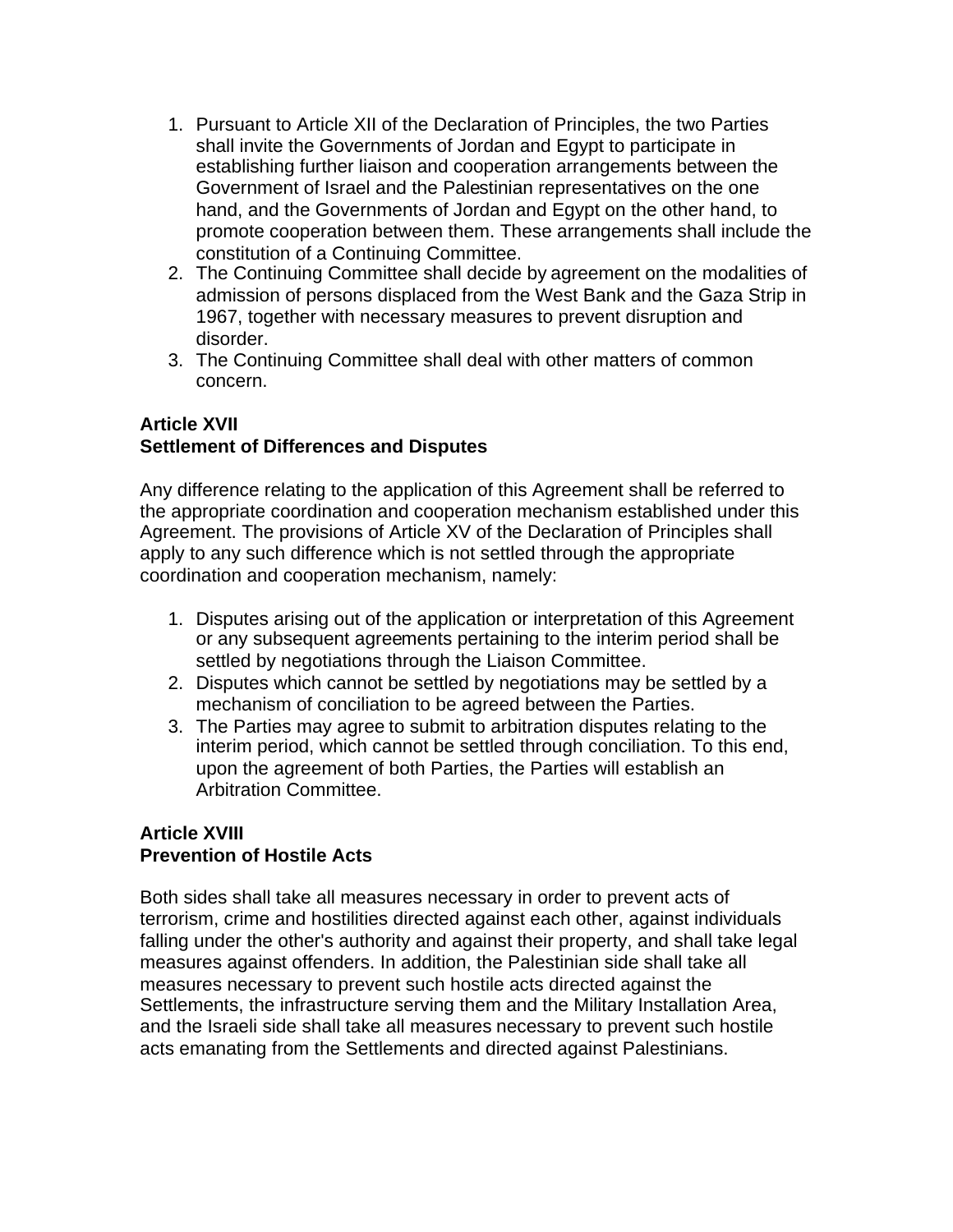# **Article XIX Missing Persons**

The Palestinian Authority shall cooperate with Israel by providing all necessary assistance in the conduct of searches by Israel within the Gaza Strip and the Jericho Area for missing Israelis, as well as by providing information about missing Israelis. Israel shall cooperate with the Palestinian Authority in searching for, and providing necessary information about, missing Palestinians.

## **Article XX Confidence Building Measures**

With a view to creating a positive and supportive public atmosphere to accompany the implementation of this Agreement, and to establish a solid basis of mutual trust and good faith, both Parties agree to carry out confidence building measures as detailed herewith:

- 1. Upon the signing of this Agreement, Israel will release, or turn over, to the Palestinian Authority within a period of 5 weeks, about 5,000 Palestinian detainees and prisoners, residents of the West Bank and the Gaza Strip. Those released will be free to return to their homes anywhere in the West Bank or the Gaza Strip. Prisoners turned over to the Palestinian Authority shall be obliged to remain in the Gaza Strip or the Jericho Area for the remainder of their sentence.
- 2. After the signing of this Agreement, the two Parties shall continue to negotiate the release of additional Palestinian prisoners and detainees, building on agreed principles.
- 3. The implementation of the above measures will be subject to the fulfillment of the procedures determined by Israeli law for the release and transfer of detainees and prisoners.
- 4. With the assumption of Palestinian authority, the Palestinian side commits itself to solving the problem of those Palestinians who were in contact with the Israeli authorities. Until an agreed solution is found, the Palestinian side undertakes not to prosecute these Palestinians or to harm them in any way.
- 5. Palestinians from abroad whose entry into the Gaza Strip and the Jericho Area is approved pursuant to this Agreement, and to whom the provisions of this Article are applicable, will not be prosecuted for offenses committed prior to September 13, 1993.

# **Article XXI**

## **Temporary International Presence**

1. The Parties agree to a temporary international or foreign presence in the Gaza Strip and the Jericho Area (hereinafter "the TIP"), in accordance with the provisions of this Article.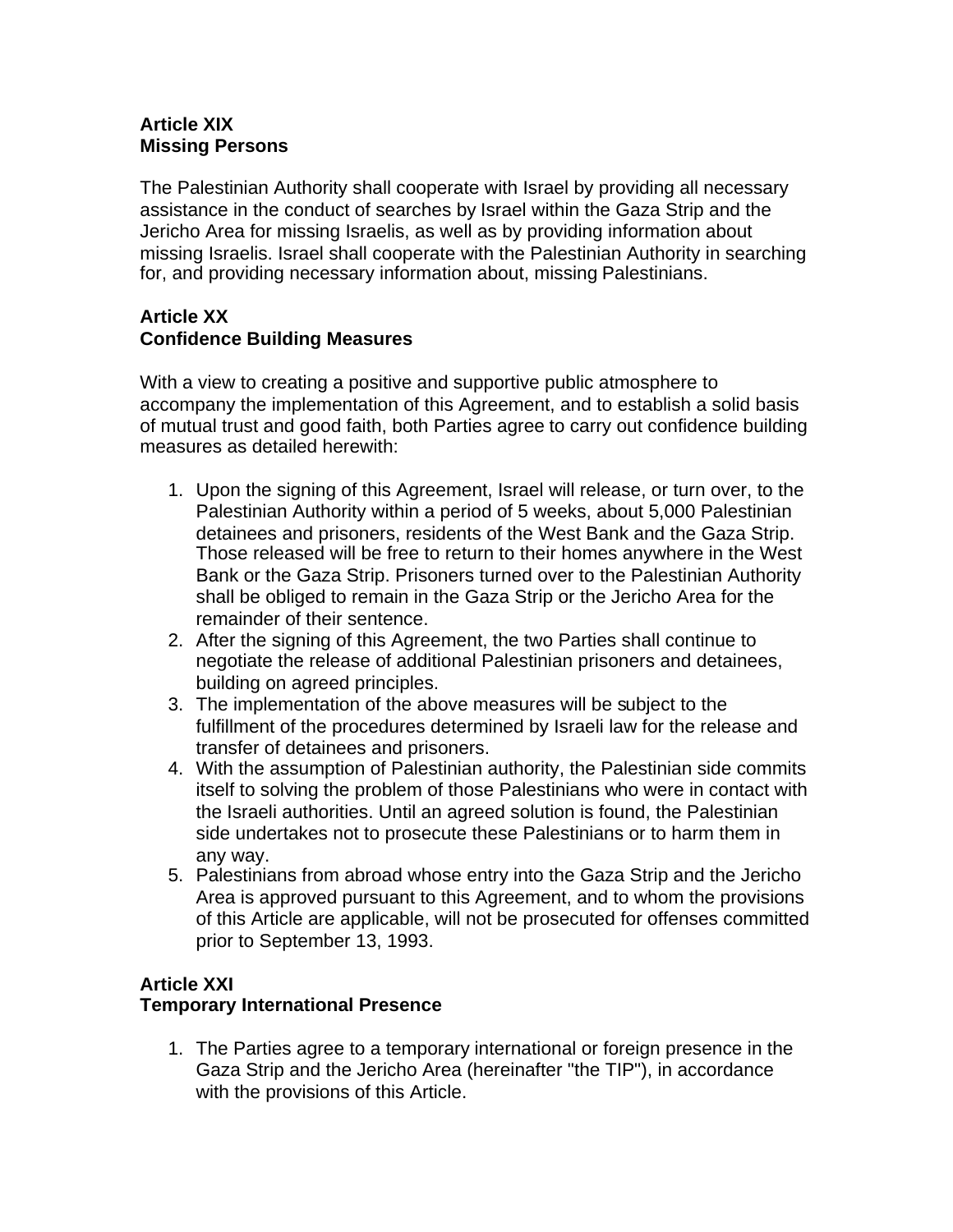- 2. The TIP shall consist of 400 qualified personnel, including observers, instructors and other experts, from 5 or 6 of the donor countries.
- 3. The two Parties shall request the donor countries to establish a special fund to provide finance for the TIP.
- 4. The TIP will function for a period of 6 months. The TIP may extend this period, or change the scope of its operation, with the agreement of the two Parties.
- 5. The TIP shall be stationed and operate within the following cities and villages: Gaza, Khan Yunis, Rafah, Deir El Ballah, Jabaliya, Absan, Beit Hanun and Jericho.
- 6. Israel and the Palestinian Authority shall agree on a special Protocol to implement this Article, with the goal of concluding negotiations with the donor countries contributing personnel within two months.

# **Article XXII**

# **Rights, Liabilities and Obligations**

- 1.
- a. The transfer of all powers and responsibilities to the Palestinian Authority, as detailed in Annex II, includes all related rights, liabilities and obligations arising with regard to acts or omissions which occurred prior to the transfer. Israel will cease to bear any financial responsibility regarding such acts or omissions and the Palestinian Authority will bear all financial responsibility for these and for its own functioning.
- b. Any financial claim made in this regard against Israel will be referred to the Palestinian Authority.
- c. Israel shall provide the Palestinian Authority with the information it has regarding pending and anticipated claims brought before any court or tribunal against Israel in this regard.
- d. Where legal proceedings are brought in respect of such a claim, Israel will notify the Palestinian Authority and enable it to participate in defending the claim and raise any arguments on its behalf.
- e. In the event that an award is made against Israel by any court or tribunal in respect of such a claim, the Palestinian Authority shall reimburse Israel the full amount of the award.
- f. Without prejudice to the above, where a court or tribunal hearing such a claim finds that liability rests solely with an employee or agent who acted beyond the scope of the powers assigned to him or her, unlawfully or with willful malfeasance, the Palestinian Authority shall not bear financial responsibility.
- 2. The transfer of authority in itself shall not affect rights, liabilities and obligations of any person or legal entity, in existence at the date of signing of this Agreement.